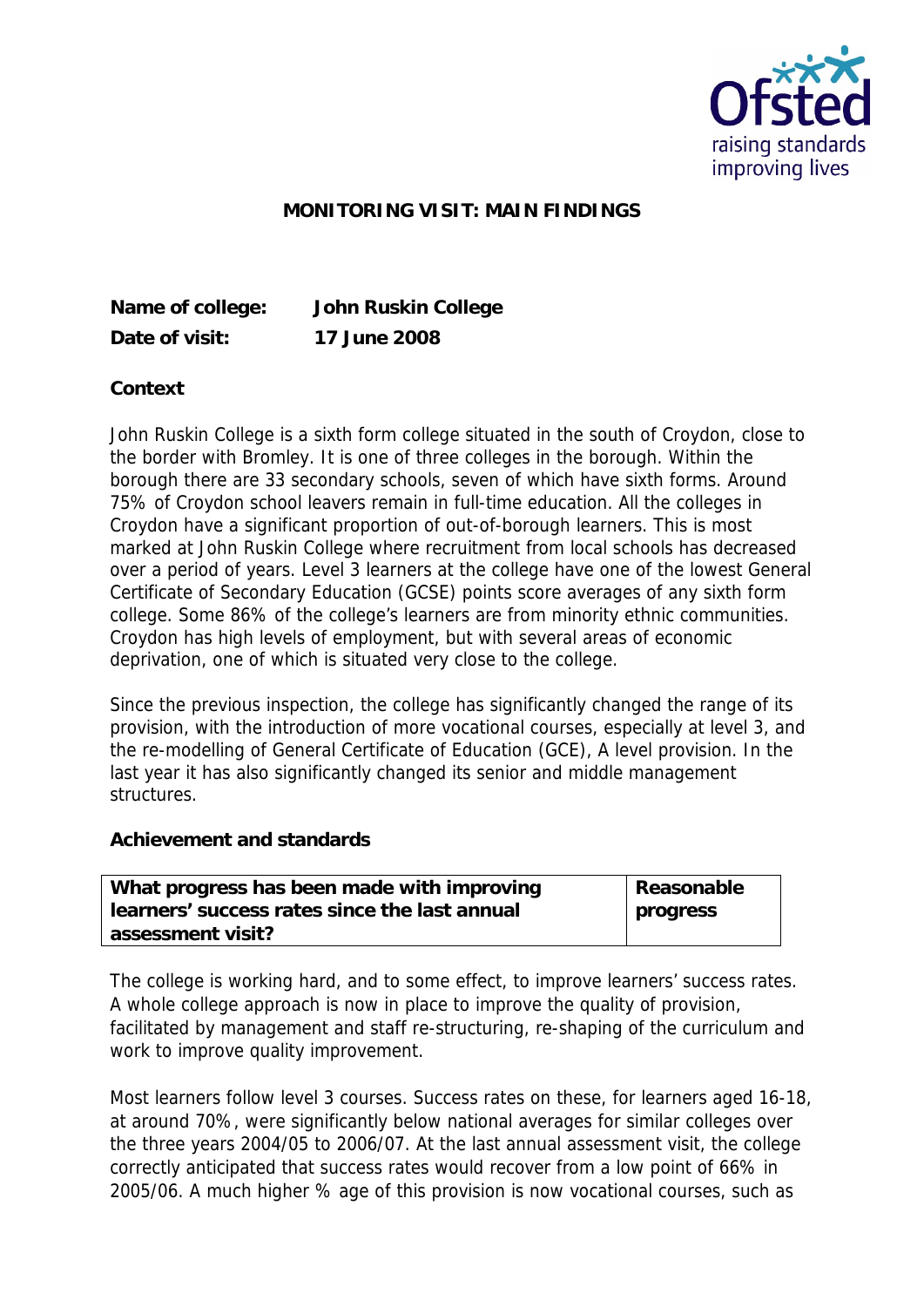

national awards. Some 75% of Year 1 level 3 learners are enrolled on vocational courses. Firm assessment data for level 3 vocational programmes indicate a significant improvement in overall success rates in 2007/08, to a level much closer to national averages, at around 80%.

As noted in the last annual assessment visit, low success rates for AS level courses and low retention have contributed significantly to the poorer success rates at level 3. Retention at level 3 has significantly improved and January 2008 module achievement shows improvement in a number of subjects.

The college has re-focused its provision, removing some poorer performing and under-recruiting AS subjects and introducing the A+ programme of more cohesive packages of subjects, while continuing to increase its vocational offer. College wide approaches to the better support of learners developed for vocational courses, including extended and improved tutorial support, are now benefiting A+ learners.

Success rates for the significant number of level 2 learners aged 16-18, have improved consistently over the last three years and are around national averages. Pass rates were particularly high in 2006/07 and above national averages. Pass rates for the relatively small number of learners at level 1, mostly on vocational courses, remain high. College data for short course success rates, most of which are known for 2007/08, show an improvement over 2006/07.

The college makes good use of value-added data to measure the progress of its learners. As noted at the last annual assessment visit learners often make satisfactory progress in relation to their prior attainment. Recent data show that value added is improving in a number of AS and A2 subjects. For level 2 courses, value added is good overall and often high.

## **Quality of provision**

| What progress is being made with the improvement | Significant |
|--------------------------------------------------|-------------|
| of teaching and learning?                        | progress    |

The concerted effort to improve the quality of teaching and learning, noted at the last AAV, has continued apace. Evidence for the college's internal scheme of lesson observations shows further improvement in the proportion of good or better lessons. In the second round of observations for 2007/08, in March 2008, 68% of lessons were graded as better than satisfactory, with very little teaching that was inadequate. This shows significant improvement on the outcome of observations in 2006/07.

The college continues to improve the rigour and consistency of its scheme. It is well documented and observers are well trained. External moderation of the scheme and extensive staff development have improved the reliability and consistency of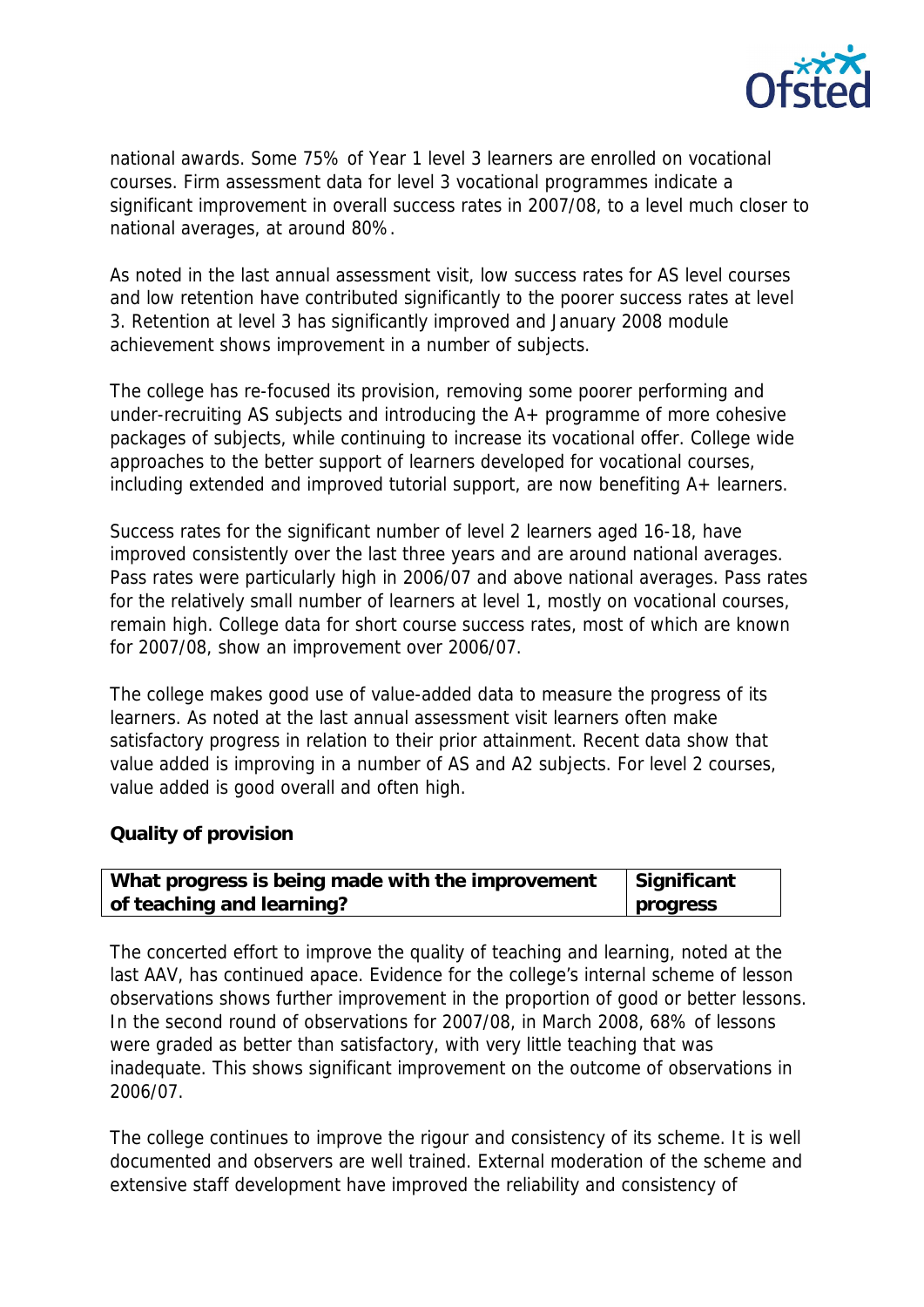

judgements. The scheme is now an essential part of the college's approach to performance management and teachers' capability. The scheme increasingly provides a focus for staff development and the sharing of good practice. Feedback is designed to engage teachers in the development of action plans for improvement.

Teachers are supported well by the small number of teaching and learning mentors. As the college develops its strategy to improve teaching, which is no better than satisfactory, it plans to significantly increase the number of mentors in the next academic year.

The introduction of internal inspections, with one carried out to date, has helped teachers and managers to further understand the benefits of inspection for quality improvement.

**Leadership and management**

| What progress has been made in improving the    | Reasonable |
|-------------------------------------------------|------------|
| thoroughness and consistency of self-assessment | progress   |
| across the college?                             |            |

The college has continued its work to improve self-assessment, noted at the last annual assessment visit. Self-assessment is now part of a clearer and more effective quality monitoring cycle. Target-setting and action planning are now more effective, ensuring better and more accurate self-assessment.

The significantly improved scheme of lesson observation provides a good range of additional evidence, which is increasingly well used to inform judgements in the selfassessment report. Learners' performance data is also increasingly well used.

New and simpler documentation, to assemble the evidence for self-assessment, has been introduced, emphasising the quality of course delivery and accountability. Course managers receive a range of agreed learner data to inform their work in compiling their course reviews. The whole college self-assessment report is externally moderated.

| What progress has been made with the use of data to $\vert$ Significant |          |
|-------------------------------------------------------------------------|----------|
| inform and promote quality improvement?                                 | progress |

The college has successfully rectified the weakness from the last annual assessment visit, where it was identified that data is used more effectively to analyse students' outcomes retrospectively than during their time at college. There is now thorough and ongoing planned analysis of learners' performance and progress. The setting and use of target minimum grades is now good.